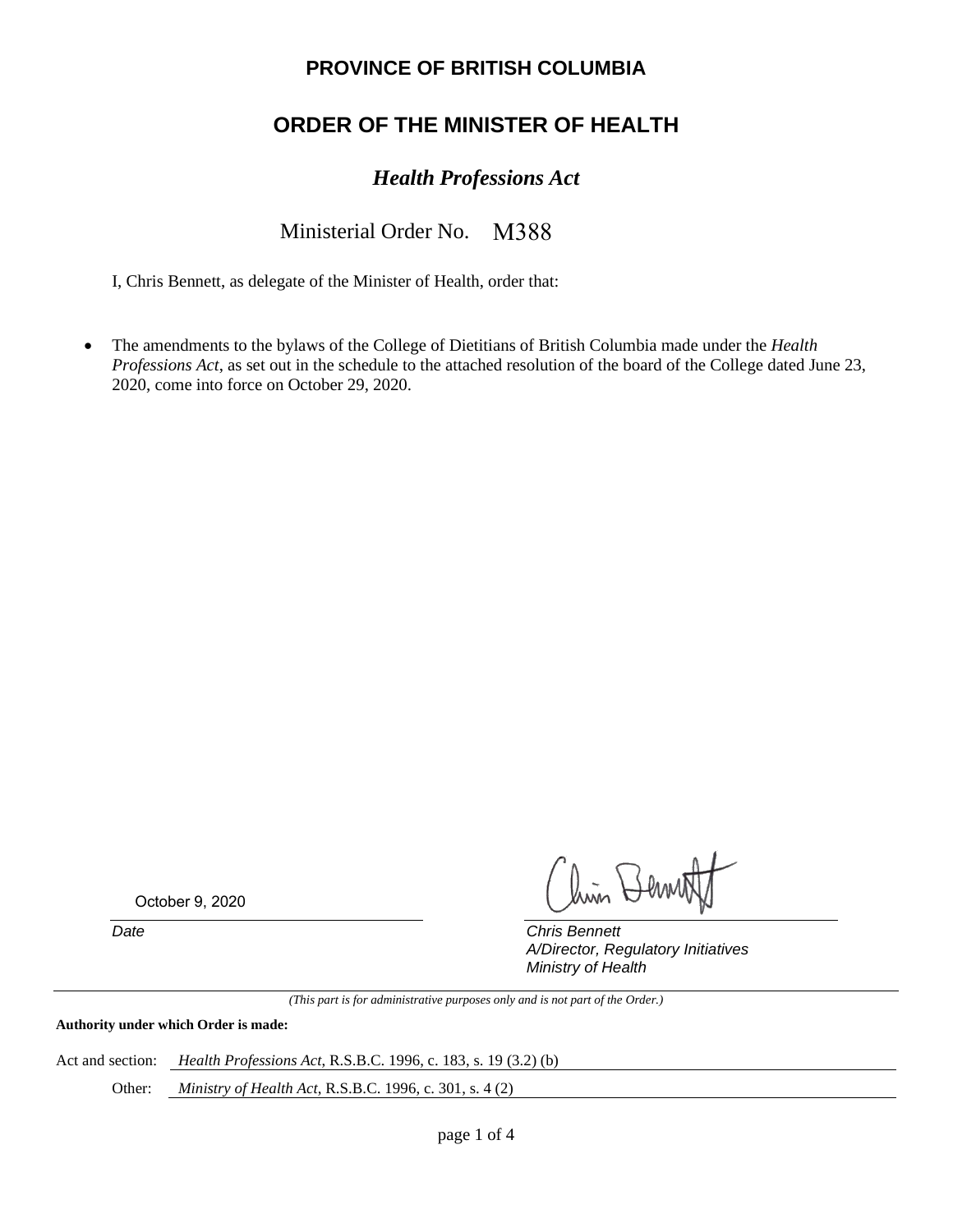

COLLEGE OF DIETITIANS OF BRITISH COLUMBIA<br>Suite 900-200 Granville, Vancouver, BC V6C 1S4<br>Phone: 604.742.6395 • Toll-free in BC: 1.888.742.6395 • www.collegeofdietitiansofbc.org

RESOLUTION OF THE BOARD OF THE COLLEGE OF DIETITIANS OF BRITISH COLUMBIA MADE THE 23<sup>rd</sup> DAY OF JUNE 2020 AT VANCOUVER, BRITISH COLUMBIA<br>RESOLVED THAT, in accordance with the authority established in section 19(1) of the Health Professions Act (the "HPA"), and subject to filing with the Minister of Health (the "Minister") as required by section 19(3) of the HPA, and notice as required by section 19(6.2) of the HPA, the board amend the byla

CERTIFIED A TRUE COPY:

cami r

Joanie Bouchard Registrar College of Dietitians of BC

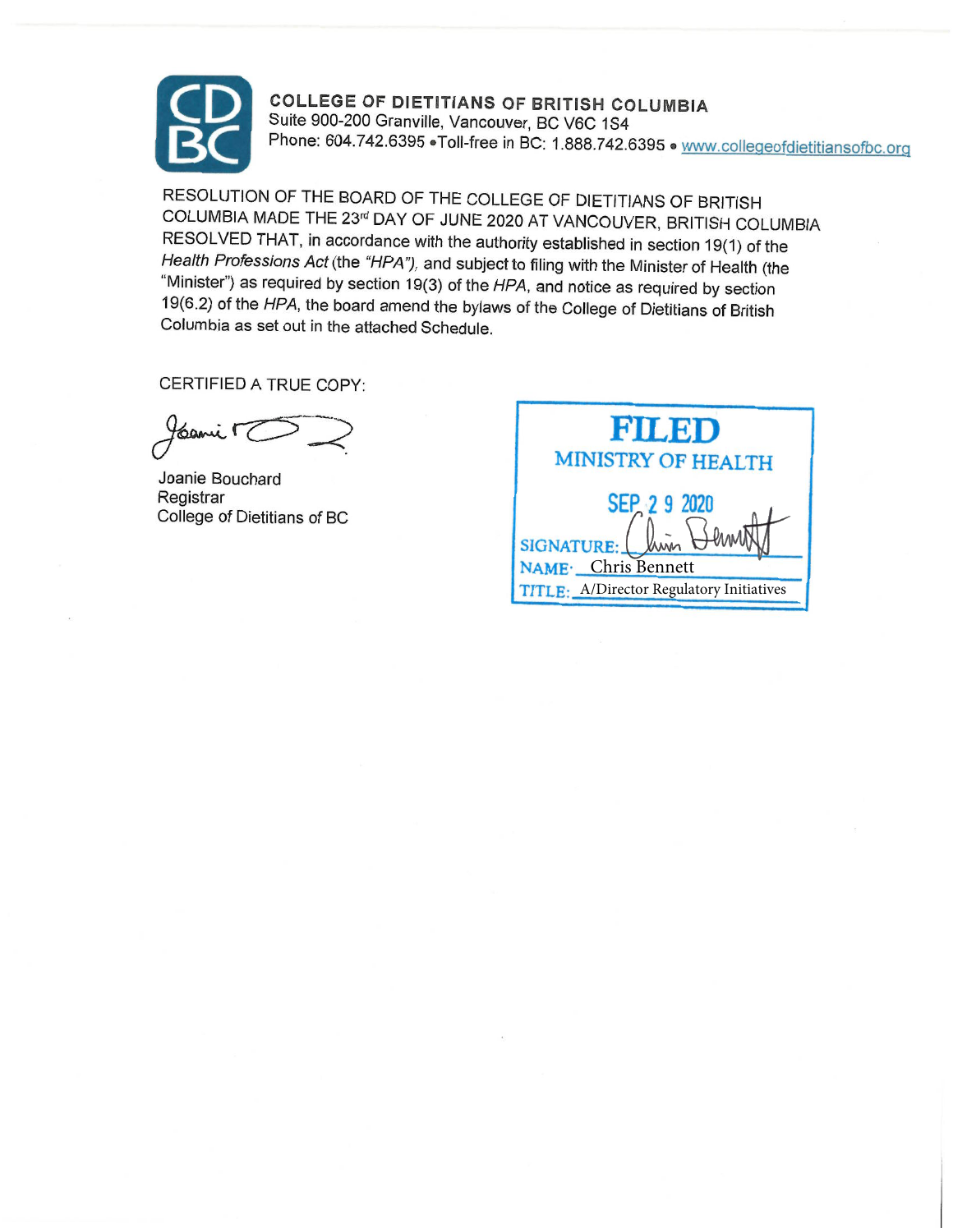#### **SCHEDULE**

The bylaws made by the College of Dietitians of British Columbia under the authority of the *Health Professions Act* are amended as follows:

- *1. Subsection 42(1)(b) is repealed and replaced by "evidence satisfactory to the registration committee of the good character of the applicant consistent with the responsibilities of a registrant and the standards expected of a registrant;"*
- *2. Subsection 42(1)(b)(i) is repealed and replaced by subsection 42(1)(c) with the words "receipt by the registrar of:"*
- *3. Subsection 42(1)(b)(ii) is repealed and replaced by subsection 42(1)(c)(i) with the words "an application for registration;"*
- *4. Subsection 42(1)(b)(iii) is repealed and replaced by subsection 42(1)(c)(ii) with the words "authorization for a criminal record check in the form required by the Criminal Records Review Act;"*
- *5. Subsection 42(1)(b)(iv) is repealed and replaced by subsection 42(1)(c)(iii) with the words "declaration of meeting professional liability insurance as required in section 55;"*
- *6. Subsection 42(1)(b)(v) is repealed and replaced by subsection 42(1)(c)(iv) with the words "Evidence satisfactory to the registration committee that the applicant either:"*
- *7. Subsection 42(1)(b)(vi) is repealed and replaced by subsection 42(1)(c)(iv)(A) with the words "holds registration in another jurisdiction in Canada or the United States of America as the equivalent of a full registrant, which is not subject to any practice limitations, restrictions or conditions in that jurisdiction that do not apply generally to full registrants in British Columbia; or"*
- *8. Subsection 42(1)(b)(vii) is repealed and replaced by subsection 42(1)(c)(iv)(B) and with the words "is a former registrant entitled to reinstatement of full registration under section 50; or"*
- *9. Subsection 42(1)(b)(viii) is repealed and replaced by subsection 42(1)(c)(iv)(C) and with the words "is a member of the armed forces of Canada or the United States of America; and"*
- *10. Subsection 42(1)(c)(v) is created with the words "payment of fees specified in Schedule "D"*."
- *11. Section 42(2) is amended by deleting the words "An applicant" and adding the words "The registration committee" before the word "may", deleting the words "be registered in the emergency" and adding the words "grant an applicant" after the word "may", and adding the words "under subsection(1)" after the word*